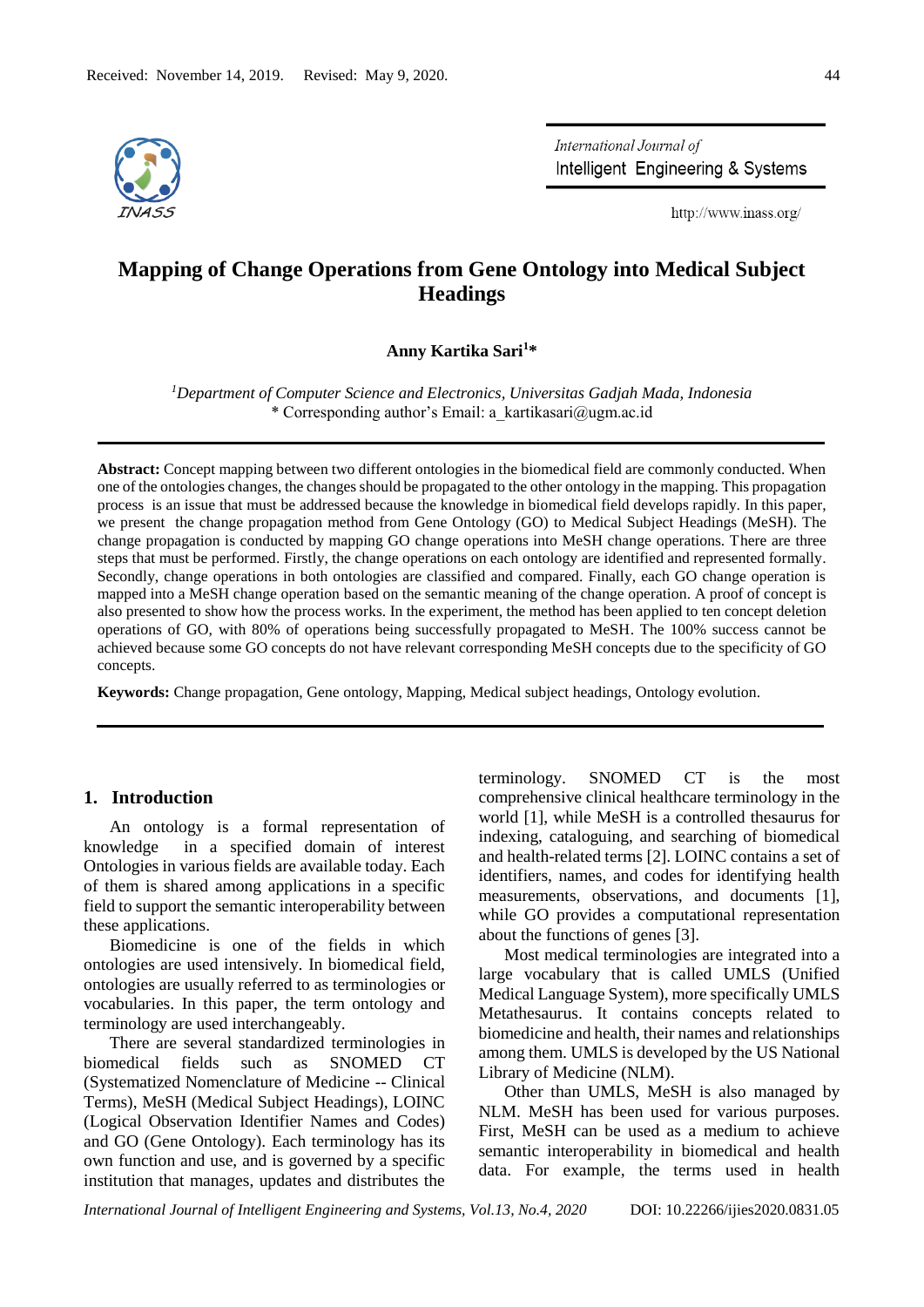archetypes [4] can refer to concepts that exist in MeSH and other terminologies in biomedical field. This is to achieve semantic interoperability among applications in different health institutions. The concepts in MeSH can be used both as key words and annotations to be embedded in each document. Keywords and annotations are beneficial for information retrieval purpose. At this time, concepts in MeSH have been used to annotate articles in biomedical related domain such as pharmacies [5]. The aim of the annotations is to give general description about the content of the document, and sometimes is used for indexing as well.

Besides MeSH, Gene Ontology (GO) is also a standardized ontology that is widely used in the biomedical field. GO is managed by the Gene Ontology Consortium. GO has been used for various purposes, including as a universal standard for identifying gene functions so that there is semantic uniformity in these functions. In [6], GO can be used as a basis for predicting gene function, in which the GO-based semantic Hierarchy Preserving Hashing (HPHash) method was developed to predict gene function. Furthermore, in [7], GO in used to annotate datasets, from which the weighted association rules are then extracted. In addition to these very specific uses, the very widespread use of GO occurs in the field of molecular biology.

It is common that a concept in an ontology is mapped into a concept in another ontology in the biomedical field. One example is the mapping of concepts in SNOMED CT into concepts in ICD-10 and ICD-10-CM [8]. In another example, application like archetype [4] also contains the mapping of its terms to more than one ontologies. Implicit mapping is also applied in UMLS, in which a specific UMLS concept can be obtained from different source ontologies. This means that actually the concepts from different source ontologies represent the same meaning, hence, only one UMLS concept represents them.

Mapping of concepts can also be conducted from GO to MeSH. The mapping can be done from GO to MeSH and vice versa. However, since GO is a specific ontology that contains concepts related to genes while MeSH contains concepts related to more general biomedical and health field, the reference from MeSH to GO is more likely to happen. As MeSH contains more general knowledge, the number of concepts that are related to gene functions is not large. Hence, only a subset of concepts in MeSH can refer to concepts in GO. The reference can be seen as the approach to get the precise meaning of the concepts from the ontology that is intended to represent the knowledge related to gene functions. In UMLS Metathesaurus, such reference has been identified implicitly between vocabularies, including MeSH and GO. For instance, the term Reproduction with CIU (Concept Unique Identifiers) C0035150 represents a GO concept (GO:0000003) as well as a MeSH concept (D012098), among other concepts in other vocabularies.

The knowledge in biomedical field develops quickly. This is supported by the rapid progress on biomedical research. When knowledge changes, the underlying ontology must be adjusted to accommodate the changes. In ontological term, this process is referred to as an ontology evolution. These changes will affect all applications that refer to ontological concepts. For example, annotations on documents based on MeSH concepts must be adjusted so that the annotations always refer to the concepts that exist in the latest version of MeSH. In addition, changes will also affect the mapping of concepts between ontologies. Mapping must be kept updated so that it represents the current state of each ontology.

One way to maintain the currency of the mapping is to do the mapping of change operations from one ontology to another ontology. In this way, when a concept in a referred (target) ontology changes, the change can be propagated to the other ontology (source ontology) that refers to the target ontology. The propagation can be conducted by initiating the corresponding change operation. The initiation of change operation indicates that a certain change should be performed in the source ontology.

This research focuses on mapping the change operations between different ontologies, specifically between GO and MeSH. This issue has not been addressed by the existing research, which usually focuses on the evolution of single ontology. Several steps must be conducted to map change operations. The first step is to classify the change operations in each ontology. The second step is to represent formally the change operations in each ontology. The next step is to compare the characteristics of each change operation between different ontologies. The final step is to devise an algorithm to map change operations from one ontology to the other.

The rest of the paper is organized as follows. Section 2 presents related work, followed by section 3 that presents preliminaries on GO and MeSH. Section 4 discusses research methodology, while section 5 addresses the formal representation and classification of change operations. In section 6, mapping of change operations from GO to MeSH is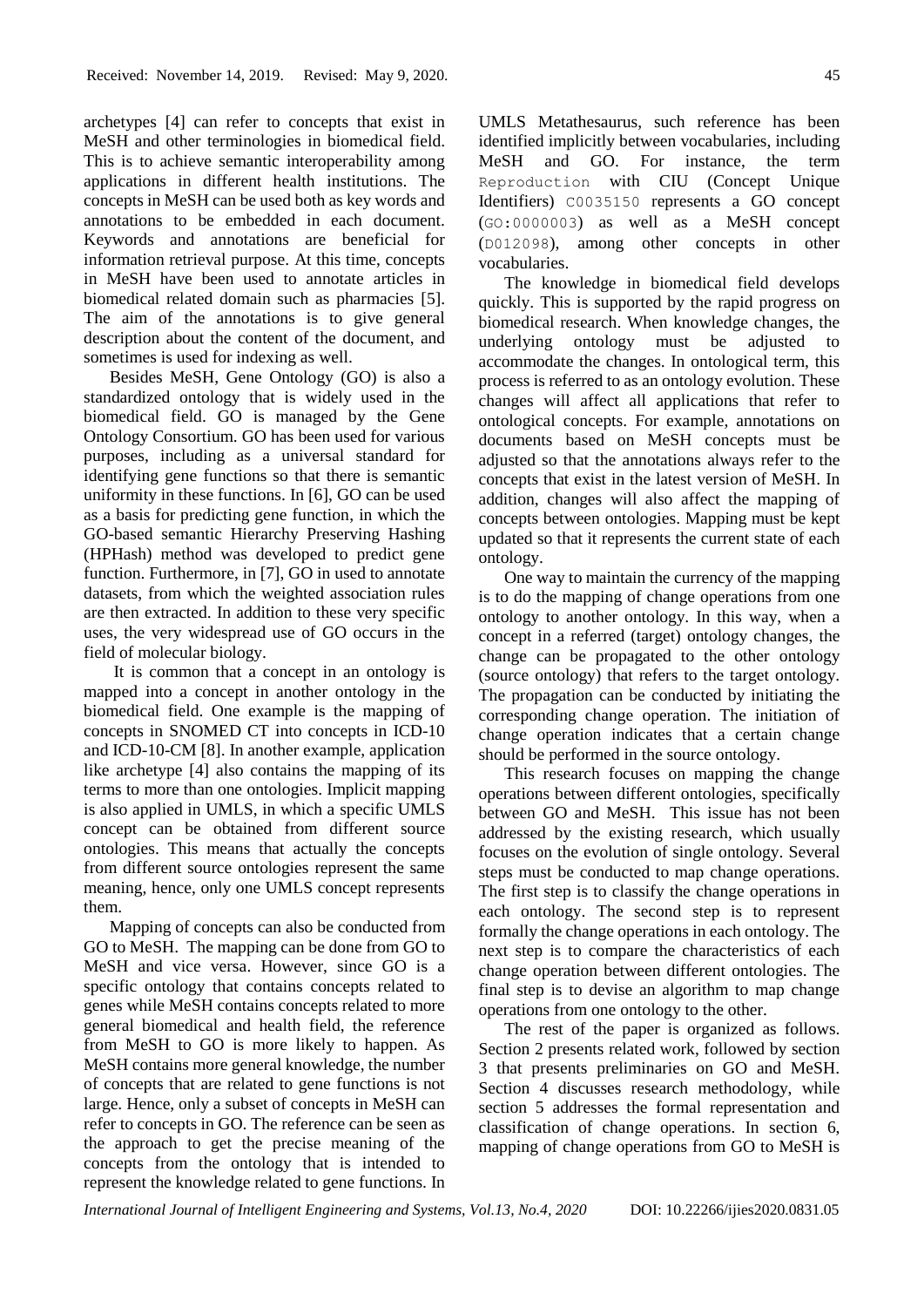| Research | <b>Ontology Evolution Phase</b> |              |             |
|----------|---------------------------------|--------------|-------------|
|          | Representation                  | Manipulation | Propagation |
| $[11]$   | X                               |              |             |
| $[12]$   | X                               |              |             |
| $[13]$   | X                               |              |             |
| $[14]$   | X                               |              |             |
| $[15]$   | X                               |              |             |
| $[16]$   |                                 | X            |             |
| $[17]$   |                                 | X            |             |
| $[18]$   |                                 |              | X           |
| [19]     |                                 |              | X           |
| [20]     |                                 |              | X           |

Table 1. Ontology evolution phase addressed by the latest existing work

explained, followed by discussion in section 7. Section 8 concludes this paper.

#### **2. Related work**

Different phases of ontology evolution has been defined in [9-10]. First phase division of ontology evolution is proposed in [9], in which an ontology evolution is divided into six phases, namely change capturing, change representation, semantics of change, change implementation, change propagation and change validation. In [10], the number of phases is reduced to three, i.e. ontology ontology change representation, ontology change manipulation, and ontology change propagation. Even though each of both works has its own phases, the phases are comparable. In this related work discussion, we use the phases proposed by [10].

The change representation phase of ontology evolution has been discussed in [11-15]. In [11], Pi-Calculus is used to model and represent the semantics of change operations. The operational semantics of change are formalized as a series of information exchanges from these agents. Similarly, a study in [12] is conducted to formally identify and represent change operations at LOINC, which is completed with the algorithms for the identification of these operations. In [13], an ontology that represents changes of language is built, in which the changes are represented as instances of the ontology. The work in [14] is more related to change capturing phase. In this work, the information from DBpedia is extracted as the source of evolution. Then, the change operation is defined based on the information. The work in [15] uses Historical Knowledge Graph (HKG) to represent the changes between different versions of ontology.

Change manipulation phase has been the focus of the work in [16-17]. A method of automatic ontology adjustment has been proposed in [16] to represent dynamic nature of the manufacturing data environment. This method is a part of the whole framework proposed in this work, with the objective of implementing intelligent manufacturing application. Ontology maintenance becomes the focus of [17]. In this work, a method is proposed to keep the ontology updated. The work is applied to the ontology representing the knowledge related to Rheumatoid disease.

Change propagation phase is also an interesting topic to be discussed. In [18], the propagation of changes in ontology to the established concept mappings is addressed. The neighbourhood of aligned concepts is explored to update the mapping sets. The work in [19] also addresses the refinement of mappings due to ontology evolution. This work uses LOINC releases in different languages to evaluate the proposed method. In [20], dynamic ontology is used to describe the semantics of devices incorporating in the Web of Things and enable the dynamic interactions between devices.

Table 1 shows the summary of the recent existing work related to ontology evolution, specifically showing the phase of ontology evolution that is addressed in each work. It is shown that each recent work related to ontology evolution addresses only one phase of ontology evolution.

Different from existing work presented in Table 1, in this work, two phases of ontology evolution are addressed, i.e. ontology change representation and ontology change propagation. In this case, the formal representation of change operations in GO and MeSH is presented. Moreover, the change propagation is addressed between two biomedical related ontologies. This kind of propagation has not been addressed by existing work. The change propagation in this case is from GO to MeSH. The goal of the propagation is to identify possible changes that are needed in MeSH based on the changes in GO.

We also have conducted literature review to existing works related to MeSH. Most of them discuss MeSH with regard to the use of MeSH terms for annotation. In [21], an evaluation has been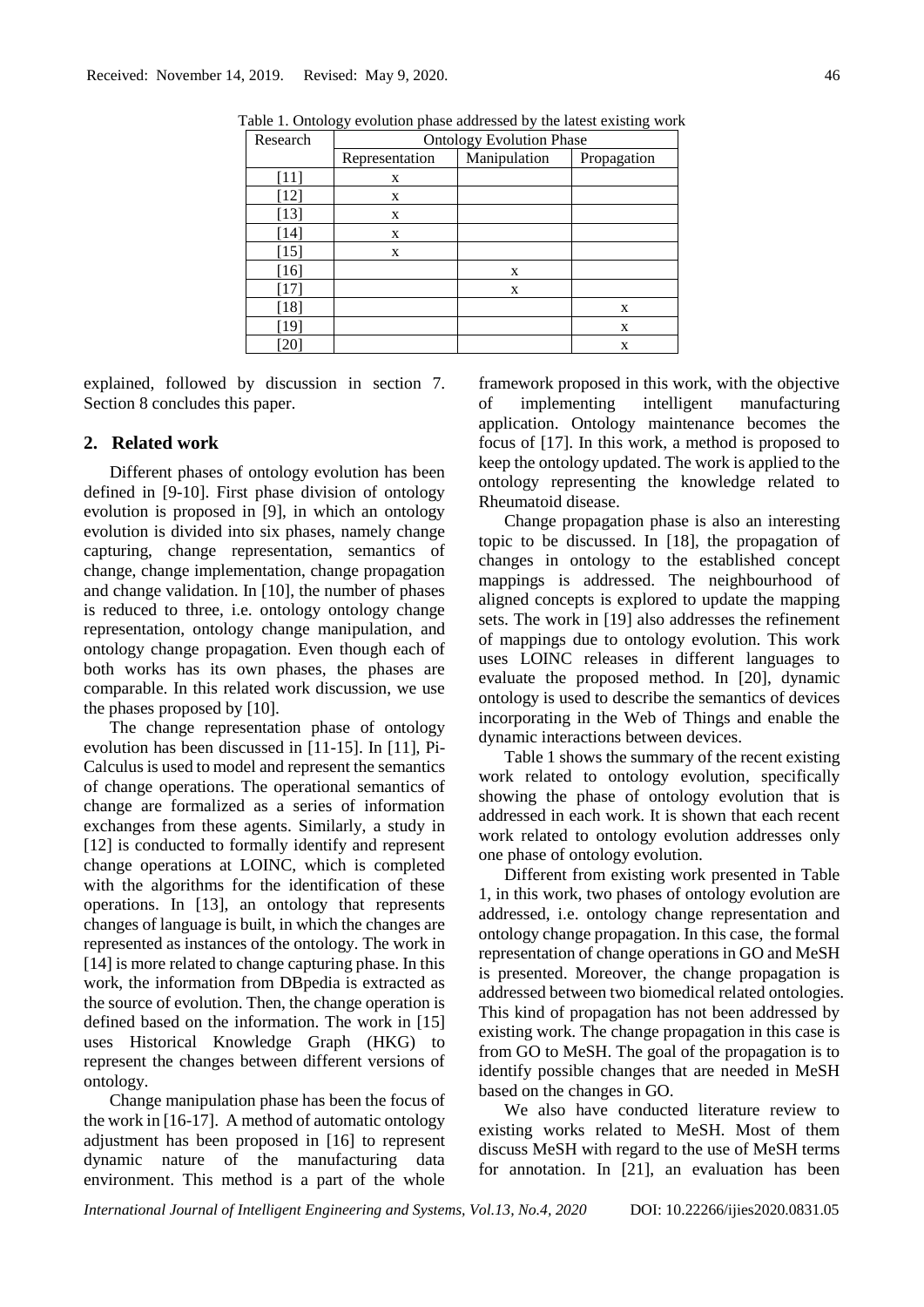conducted to examine the use of MeSH terms to improve search effectiveness for different kinds of users. In [22], MeSH terms are used to identify publications within specific categories as the knowledge representations of demand, supply, and technological capabilities. In [23], MeSH is one of several metathesaurus that are compared in terms of descriptive terms, structure, and features of Traditional Chinese Medicine interventions. Research conducted in [24] addresses the evolution in MeSH, in which a temporal classifier is established to predict which parts of MeSH will develop. Error analysis of queries for searching documents on MEDLINE is conducted in [25]. The focus of the research is on the MeSH terms contained in the query and the difference between the potential recall and actual recall.

Like research related to MeSH, research on GO generally discusses the use of GO. As previously mentioned, GO is also used as a basis in research to predict the function of the gene [6]. The research introduces a semantic method based on HPHash (Gene Ontology Hierarchy Preserving Hashing) for the prediction of gene function. Hash techniques are also used in [26], in which Hashing GO (HashGO) method is proposed for protein function prediction to accurately predict the association between the GO term and a very large number of proteins. Furthermore, in [27], sixteen different semantic genegene dissimilarity measures are proposed through clustering based on GO terms. Similarly, in [28], gene ontology (GO) annotations are proposed based on semi-supervised clustering algorithm called GO fuzzy relational clustering (GO-FRC).

The significance of our proposed work relies on two issues. Firstly, we address two phases of ontology change evolution, i.e. change representation and change propagation. Secondly, the change propagation process is conducted between two biomedical ontologies, i.e. Gene Ontology and MeSH. Using the method, if a GO concept is changed, the change can be propagated into the corresponding MeSH concept, if available. This addresses the issue of difficulty in maintaining the mapping between two different ontologies due to the changes happen in one of the ontology.

# **3. Preliminaries on GO and MeSH**

In this section, the structures of GO and MeSH are described briefly. The structures will determine how GO and MeSH, including the change operations in both ontologies, will be represented formally.

#### **3.1 GO structure**

GO consists of three ontologies, namely Cellular Component Ontology, Molecular Function Ontology and Biological Process Ontology. GO can be represented as directed graph, but it is not a tree. There are more than 40,000 concepts in GO.

GO essential term elements are unique identifier and term name, aspects, definition and relationship to other terms. The unique identifier consists of 7 digit identifier (also called term accession or term accession number), which is preceded by GO:. Some examples are GO:0005125 and GO:0060092. Term name is human-readable name for a term such as mitochondrion, glucose transport. Definition is a description of the terms and a reference to the source of information. Relationships to other terms is the link that connects one term to another. The main relationship is is a. An example of relationship is GO: 0015758: glucose transport is a GO: 0015749: monosaccharide transport. Other types of relationship that are widely used in the ontology are part of, has part and regulates. There are additional elements like Secondary IDs (Alternate ID), Synonyms, Database cross-references, Comment, Subset and Obsolete tag.

Obsolete tag is very related to the information about ontology evolution. It indicates outdated terms that should not be used. This occurs to a term that is out of scope, named or incorrectly defined. In this case, Term and Term ID are still in the ontology, however, the term is tagged as obsolete.

#### **3.2 MeSH structure**

MeSH can be viewed based on two points of view. The first viewpoint is that MeSH consists of a collection of records and the relationship between these records. In this case, the record refers to the subject, which can be used to index articles. In the second point of view, MeSH is a collection of Concepts. Concept is a collection of Term on MeSH records that are synonymous with one another. Term is a meaning. Thus, a record consists of several Concepts, while each Concept consists of several Terms.

In this study, the used viewpoint is that which views MeSH as a collection of records. This point of view is more suitable for discussion because in reality, MeSH is more widely used to annotate documents. The record is used to do the annotation. Basically, there are three basic types of records from MeSH, namely Descriptors, Qualifiers, and Supplementary Concept Records (SCRs). In this paper, only Descriptors and Qualifiers are considered because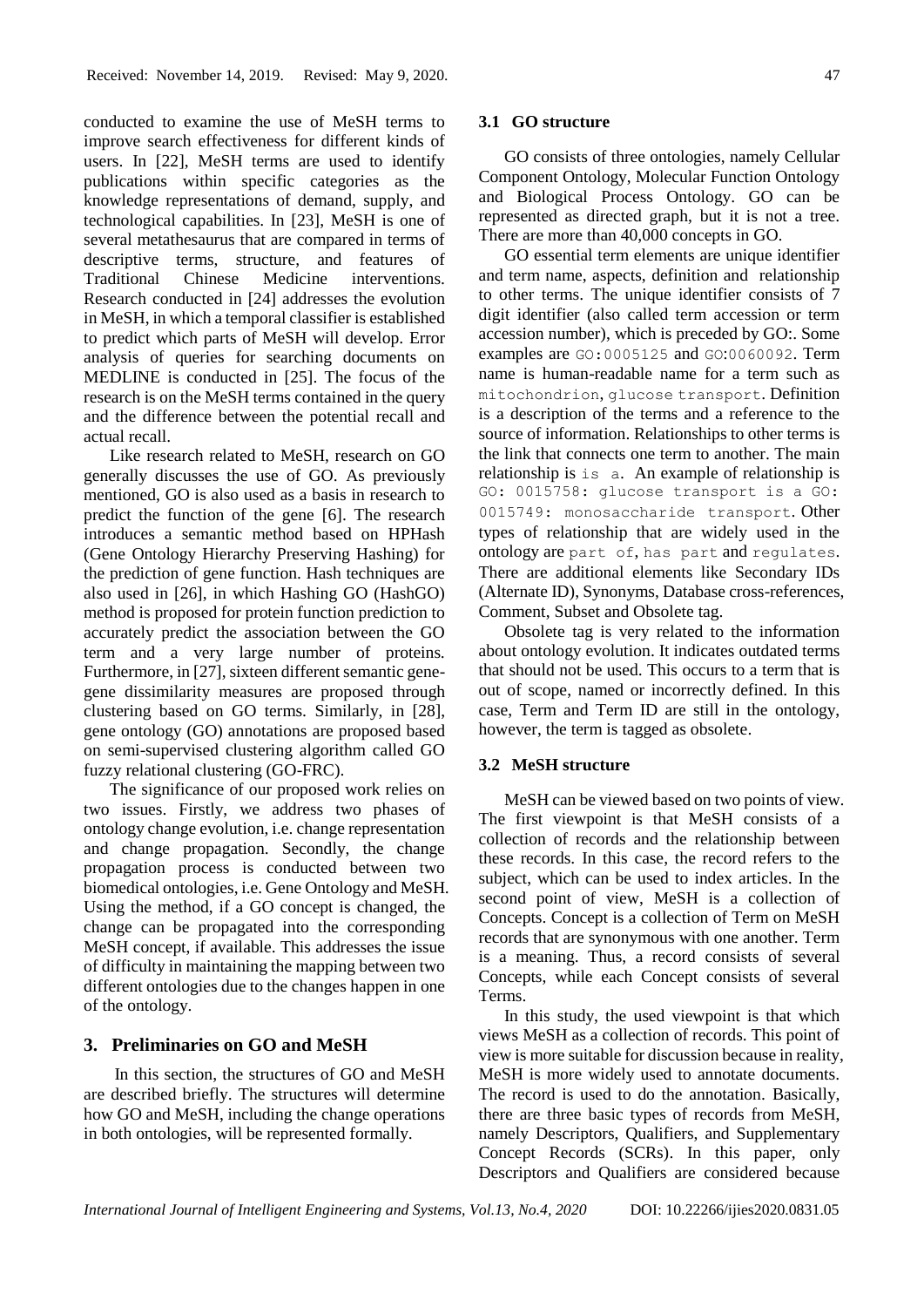SCRs are basically the supplement of the other two types of records. Each SRC is only linked to one or more Descriptors. No hierarchy is formed by the SCRs.

Descriptors are used to index citations in the MEDLINE database and to catalog publications. Descriptors are also called Main Headings. In ontological term, Descriptor can be considered as concept. Each Descriptor has MeSH heading name, Unique ID and Tree Number(s) among other things. An example of Descriptor is Glucose with Unique ID of D005947 and Tree Number of D09.947.875.359.448. There are 16 categories of Descriptors. Each category is divided into subcategories, of which is again divided into more specific descriptor. This forms a tree of up to thirteen hierarchical levels. Hence, the relationship type that is used mostly in the tree hierarchy is IS-A, where a Descriptor is a specialization of a more general there are several other types of relationships that indicate the relationship between Descriptors such as SeeRelatedDescriptor, which is used to remind users of a Descriptor that other Descriptors may be more suitable for use in a particular context, and ConsiderAlso, which is used to refer to a group of Descriptors that have the same linguistic root.

Qualifiers are used together with Descriptor to index and catalog items. Qualifier is also referred to as Subheading. At present, there are 83 Qualifiers. Qualifiers are usually used to group items that are indexed according to aspects of a subject. For example, indexing Liver / drug effects (in this case, Liver is Descriptor, while drug effects is Qualifier) indicates that the article addresses the effects or effects of drugs on Liver, and is not an article about Liver in general. In MeSH the types of Qualifiers for each Descriptor have been specified. Conversely, for each Qualifier, Descriptors that can use it also have been determined. Therefore, MeSH users are not allowed to choose Descriptor of their choices if the pairing is not specified in MeSH.

### **4. Research methodology**

For interoperability purposes, concepts in GO can be mapped into concepts in MeSH, and vice versa. However, as previously stated, since GO contains more specific domain than MeSH, the direction of the mapping tends to be from MeSH into GO.

Fig. 1 describes the phases to do the mapping from change operations of GO into change operations of MeSH. Detailed explanation about each phase is as follows.

1. Identifying change operations in GO and MeSH.



Figure. 1 Phases to do the mapping of change operations

In this phase, change operations in each ontology is identified. The releases of GO and MeSH must be examined to find differences between two releases to determine types of change operations. The change operations are then represented formally.

2. Classification and comparison of change operations in GO and MeSH. In this phase, the change operations in each ontology is classified. Then, the change operations in both ontologies are compared to identify the characteristic similarities between them. This is to achieve the correct mapping of

change operations. 3. Mapping of change operations from GO into MeSH.

The mapping is based on the similarities between change operations in both ontologies. Here, a change operation found in GO is then propagated to MeSH. This is done by finding a concept in MeSH, through UMLS Metathesaurus, that represents the similar meaning with the changed concept in GO. UMLS is used because it contains both GO and MeSH. A concept in UMLS represents a meaning, and can be obtained from more than one ontologies. Based on this fact, the rule is as follows: if a GO concept changes, and the UMLS concept that represents it also represents a MeSH concept, then the change of GO concept should be propagated to the MeSH concept.

# **5. Formal representation and classification of change operations**

In this section, change operations in GO and MeSH will be explained. For each ontology, formal representation will be presented. Then, the change operations are identified. For better understanding of the formal representation, the notations used in the formalization is listed in Table 2.

### **5.1 Change operations in GO**

Two basic elements in GO are terms and relationships. A term in GO is basically a concept in an ontology, while a relationship is also a relationship in an ontology. Hence, the formal definition of GO ontology is shown by Definition 1.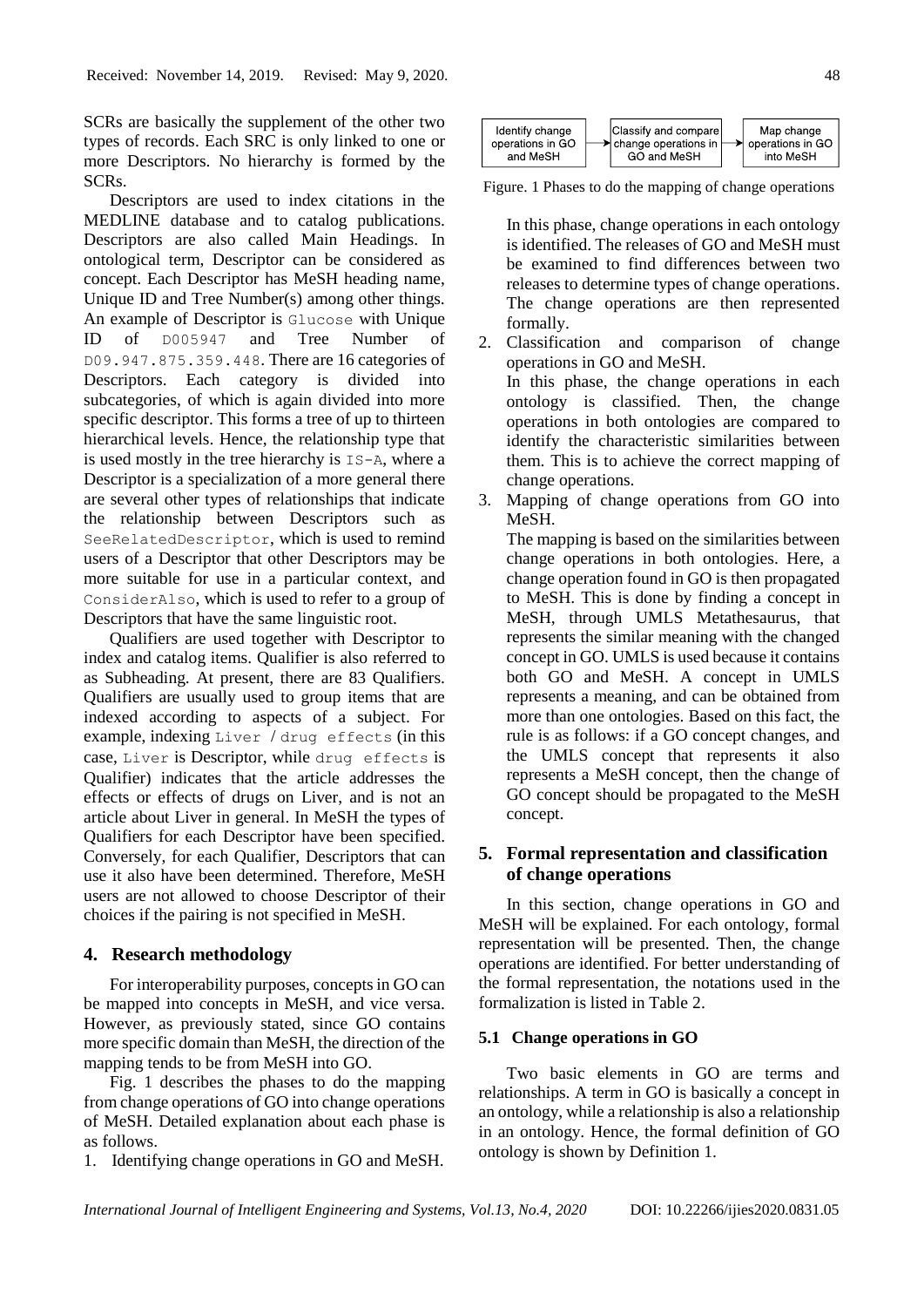| Notation         | Definition                               |
|------------------|------------------------------------------|
| $O_X$            | Ontology X                               |
| $C_X$            | Set of concepts in ontology X            |
| $R_X$            | Set of relationships in ontology X       |
| $Q_M$            | Set of MeSH Qualifiers                   |
| $M_M$            | Set of MeSH mappings connecting          |
|                  | Descriptors and Qualifiers               |
| $c_{new}$        | Concept to be added to the ontology      |
| $c_{del}$        | Concept to be deleted from the ontology  |
| $r_{new}$        | Relationship to be added to the ontology |
| $r_{del}$        | Relationship to be deleted from the      |
|                  | ontology                                 |
| $q_{new}$        | Qualifier to be added to the MeSH        |
| q <sub>del</sub> | Qualifier to be deleted from the MeSH    |
| $m_{new}$        | Mapping to be added to the MeSH          |
| $m_{del}$        | Mapping to be deleted from the MeSH      |

Table 2. List of notations

#### **Definition 1: GO Ontology**

- $O_{GO} \equiv \langle C_{GO}, R_{GO} \rangle$  is GO ontology with:
- $C_{GO}$  is the set of GO concepts, referring to GO terms.
- $R_{GO}$  is the set of relationships, referring to relationships between GO terms.

Since there are two elements in GO, the change operations can be applied two both elements, i.e. concepts and relationships. A concept can be deleted, added, or altered in term of the name. The formal definition of addition of concept in GO as shown by Definition 2.

### **Definition 2: Addition of a GO concept**

 $AddCon(c_{new}, O_{GO}) \Leftrightarrow O_{GO}|C_{GO} \leftarrow C_{GO} \cup \{c_{new}\}$ 

In this case,  $c_{new}$  is the new concept that is added to the set of concepts  $C_{GO}$  in GO.

The definition of deletion of a concept in GO is shown by Definition 3.

#### **Definition 3: Deletion of a GO concept**

 $DelCon(c_{del}, O_{GO}) \Longleftrightarrow O_{GO}|C_{GO} \leftarrow C_{GO} - \{c_{del}\}$ 

 $c_{del}$  represents the concept to be deleted from the set of concepts  $C_{GO}$  in GO.

The name of a concept can be altered. The definition of alteration of a concept name in GO is shown by Definition 4.

# **Definition 4: Alteration of a GO concept name**

 $AltCon(c_{GO}, new name) \Leftrightarrow c_{GO}$  $name(c_{GO}) \leftarrow newname$  From the above definition,  $name(c_{GO})$  refers to the name attribute of concept  $c$  in GO and is assigned with a new value, which is *newname*.

For relationship, there are two operations that can applied, i.e. addition and deletion. Addition of relationship in GO is mostly caused by the addition of a new concept. The formal representation of addition of a relationship in GO is shown by Definition 5.

## **Definition 5: Addition of a GO relationship**

 $AddRel(r_{new}, O_{GO}) \Leftrightarrow O_{GO} | R_{GO} \leftarrow R_{GO} \cup \{r_{new}\}$ 

From the definition,  $r_{new}$  is the new relationship that is added to the set of relationship  $R_{GO}$  in GO.

The definition of deletion of a relationship in GO is shown by Definition 6.

#### **Definition 6: Deletion of a GO relationship**

$$
DelRel(r_{del}, O_{GO}) \Longleftrightarrow O_{GO} | R_{GO} \leftarrow R_{GO} - \{r_{del}\}
$$

 $r_{del}$  represents the relationship to be deleted from the set of relationships  $R_{GO}$  in GO.

Based on the above formal representations of GO change operations, the classification of change operations in GO is shown by Fig. 2.

#### **5.2 Change operations in MeSH**

MeSH has more elements that must be considered than GO. The elements are the Descriptors, the relationships between Descriptors that form a tree of Descriptors, the Qualifiers, and the relationship between the Descriptors and the Qualifiers. The formal definition of MeSH ontology is shown by Definition 7.

#### **Definition 7: MeSH Ontology**

 $O_M \equiv \langle C_M, R_M, Q_M, M_M \rangle$  is GO ontology with:

 $C_M$  is the set of MeSH concepts, referring to MeSH Descriptors.



Figure. 2 Classifications of change operations in GO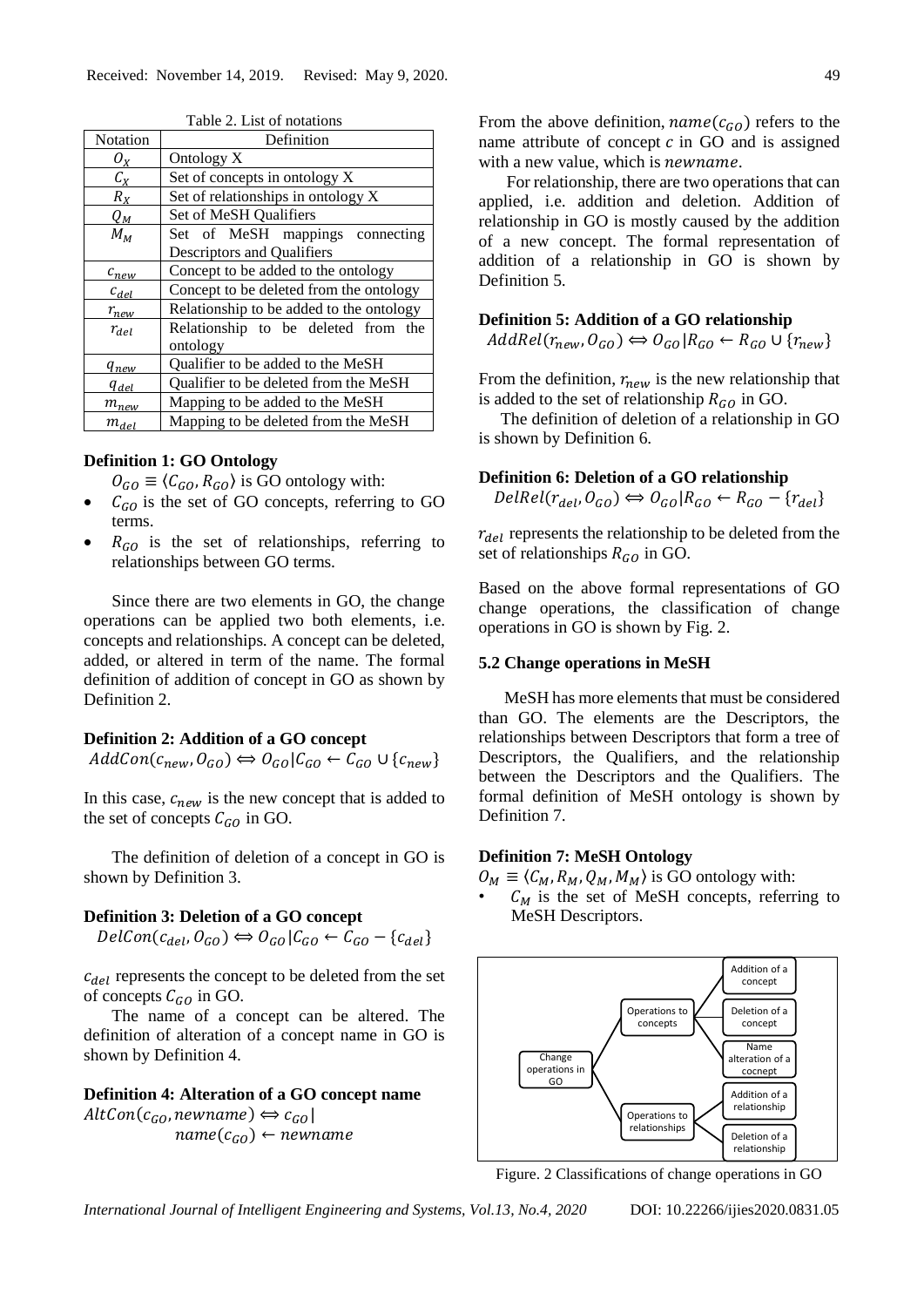- $R_M$  is the set of relationships, referring to relationships between MeSH Descriptors that form a hierarchy consisting of Descriptors. The type of relationship is IS A.
- $Q_M$  is the set of qualifiers, referring to MeSH Qualifiers.
- $M_M$  is the set of mappings, referring to relationships between Descriptors and Qualifiers.

Change operations in MeSH can be applied to all of its elements, i.e. concepts, relationships, qualifiers and mappings. Similar to a GO concept, a MeSH concept can also be added, deleted, and changed in terms of its name. Definition 8, 9 and 10 represent the formal definition of addition of concept, deletion of concept, and name change of a concept, respectively.

#### **Definition 8: Addition of a MeSH concept**

 $AddCon(c_{new}, O_M) \Leftrightarrow O_M | C_M \leftarrow C_M \cup \{c_{new}\}$ 

# **Definition 9: Deletion of a MeSH concept**

 $DelCon(c_{del}, O_M) \Leftrightarrow O_M | C_M \leftarrow C_M - \{c_{del}\}$ 

#### **Definition 10: Alteration of a MeSH concept name**

 $AltCon(c_M, new name) \Leftrightarrow c_M$ 

 $name(c_M) \leftarrow newname$ In this case,  $c_{new}$  is the new concept that is added to the set of MeSH concepts  $C_M$ ,  $c_{del}$  represents the concept to be deleted from  $C_M$ , while  $name(c_M)$ refers to the name attribute of concept  $c_M$  that is assigned with a new value, which is *newname*.

Change operations to a MeSH qualifier are basically the same as change operations for MeSH concepts. Hence, a qualifier can be added, deleted, and changed in terms of its name. Definition 11, 12 and 13 represent the formal definition of addition of qualifier, deletion of qualifier, and name change of a qualifier, respectively.

# **Definition 11: Addition of a MeSH qualifier**

 $AddCon(q_{new}, O_M) \Longleftrightarrow O_M | Q_M \leftarrow Q_M \cup \{q_{new}\}$ 

# **Definition 12: Deletion of a MeSH qualifier**  $DelCon(c_{gel}, O_M) \Leftrightarrow O_M | Q_M \leftarrow Q_M - \{q_{del}\}$

# **Definition 13: Alteration of a MeSH qualifier name**

$$
AltQual(q_M, newname) \Leftrightarrow q_M
$$
  
name(q\_M) \Leftrightarrow newname

In the above definitions,  $q_{new}$  is the new qualifier that is added to the set of qualifiers  $Q_M$ ,  $q_{del}$ represents the qualifier to be deleted from the set of qualifiers  $Q_M$  in MeSH, while  $name(q_M)$  refers to the name attribute of qualifier  $q_M$  that is assigned with a new value, which is *newname*.

For both relationships and mappings, there are two operations that can applied, i.e. addition and deletion. The formal representation of addition of a relationship, deletion of a relationship, addition of a mapping, and deletion of a mapping in MeSH are shown by Definition 14, 15, 16 and 17, respectively.

**Definition 14: Addition of a MeSH relationship**  $AddRel(r_{new}, O_M) \Longleftrightarrow O_M | R_M \leftarrow M \cup \{r_{new}\}$ 

**Definition 15: Deletion of a MeSH relationship**  $DelRel(r_{del}, O_M) \Longleftrightarrow O_M | R_M \leftarrow R_M - \{r_{del}\}$ 

**Definition 16: Addition of a MeSH mapping**  $AddMap(m_{new}, O_M) \Longleftrightarrow O_M|M_M \leftarrow M_M \cup \{m_{new}\}$ 

# **Definition 17: Deletion of a MeSH mapping**  $DelMap(m_{del}, O_M) \Leftrightarrow O_M|M_M \leftarrow M_M - \{m_{del}\}$

From the definitions,  $r_{new}$  is the new relationship to be added to the set of relationship  $R_M$ ,  $r_{del}$  is the relationship to be deleted,  $m_{new}$  is the new mapping to be added to the set of mappings  $M_M$ ,  $m_{del}$  is the mapping to be deleted from MeSH.

Based on the above formal representations of MeSH change operations, the classification of change operations in MeSH is shown by Fig. 3.

# **6. Mapping of change operations from GO into MeSH**

The characteristics of change operations in GO and MeSH can be compared based on the formal representation and classification of change operations in both ontologies.

Since the number of elements in both ontologies are not the same, not all change operations can be used in the mapping process. There are only two elements in GO, i.e. concepts and relationships, while there are four elements in MeSH, i.e. concepts, qualifiers, relationships and mappings. To simplify the mappings, in this paper, we only consider the elements that appear in both ontologies: concepts and relationships.

There are three change operations that can be applied to GO concepts as well as MeSH concepts, i.e. addition, deletion and name alteration. For relationships, two types of operations are available in GO and MeSH, i.e. addition and deletion. Since the types of operation for each element in both ontologies are similar, it is expected that the mapping of change operations between both ontologies can be performed. Before performing the mapping of change operations,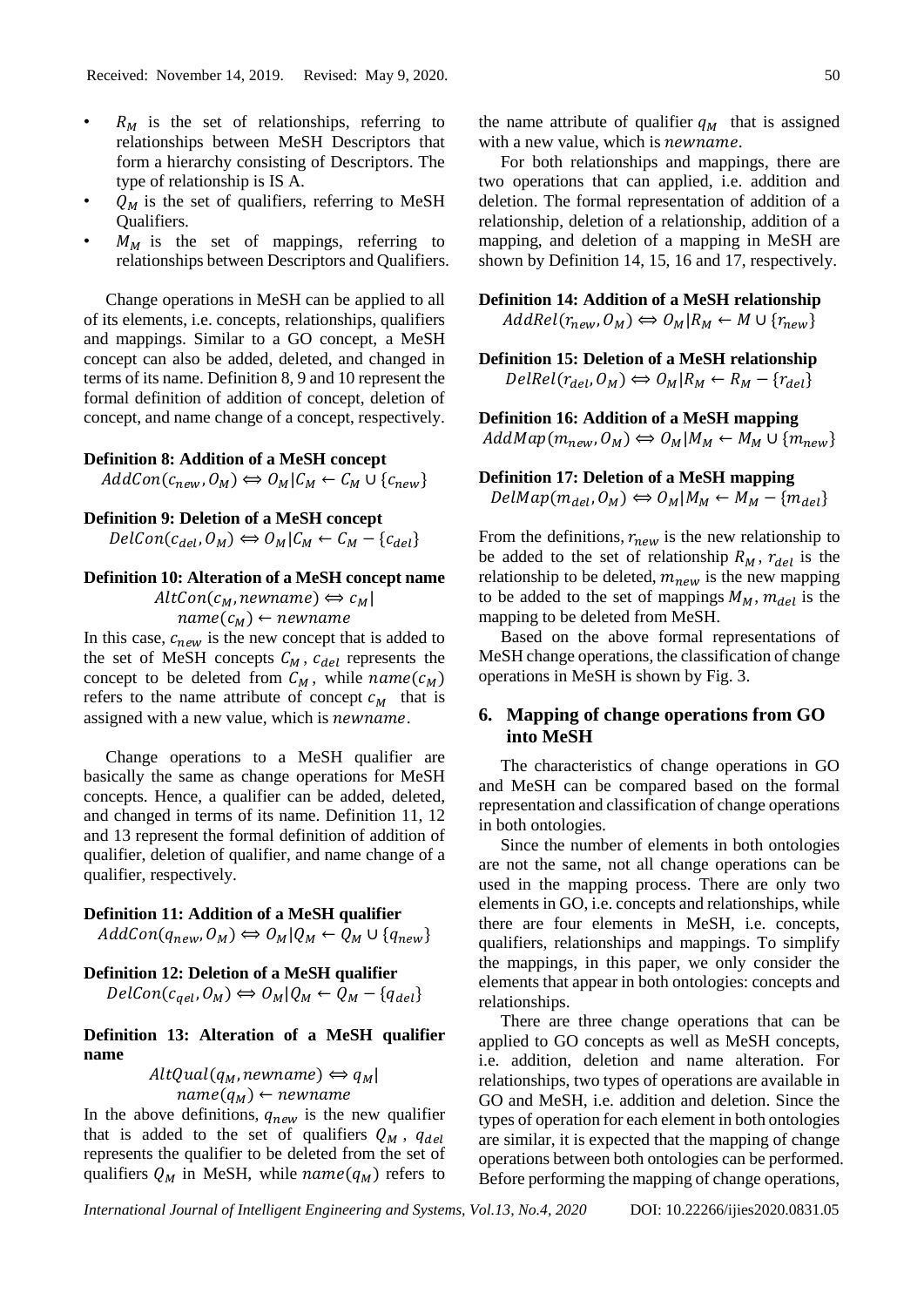|                 |                   | <b>Gene Ontology</b> |                                                                 | <b>MeSH</b>          |                                       |
|-----------------|-------------------|----------------------|-----------------------------------------------------------------|----------------------|---------------------------------------|
| <b>Elements</b> | <b>Operations</b> | Condition            | Condition after                                                 | Condition after      | Condition after                       |
|                 |                   | before change        | change                                                          | change               | change                                |
| Concept         | Addition          | $\mathcal{C}_{GO}$   | $\mathcal{C}_{GO} \leftarrow \mathcal{C}_{GO} \cup \{c_{new}\}$ | $C_M$                | $C_M \leftarrow C_M \cup \{c_{new}\}$ |
|                 | Deletion          | $C_{GO}$             | $\mathcal{C}_{GO} \leftarrow \mathcal{C}_{GO} - \{c_{del}\}\$   | $C_M$                | $C_M \leftarrow C_M - \{c_{del}\}$    |
|                 | Name              | $name(c_{GO})$       | $name(c_{GO})$                                                  | $name(c_M)$          | $name(c_M)$                           |
|                 | alteration        | $\leftarrow$ oldname | $\leftarrow$ newname                                            | $\leftarrow$ oldname | $\leftarrow$ newname                  |
| Relationship    | Addition          | $R_{GO}$             | $R_{GO} \leftarrow R_{GO} \cup \{r_{new}\}$                     | $R_M$                | $R_M \leftarrow M \cup \{r_{new}\}$   |
|                 | Deletion          | $R_{GO}$             | $R_{GO} \leftarrow R_{GO} - \{r_{del}\}$                        | $R_M$                | $R_M \leftarrow R_M - \{r_{del}\}$    |

Table 3. Comparison of change operation semantic meaning in GO and MeSH



Figure. 3 Classifications of change operations in MeSH

Table 4. Mapping of change operations from GO into MeSH

| <b>GO</b> change operation | <b>MeSH</b> change      |
|----------------------------|-------------------------|
|                            | operation               |
| $AddCon(c_{new}, O_{GO})$  | $AddCon(c_{new}, O_M)$  |
| $DelCon(c_{del}, O_{GO})$  | $DelCon(c_{del}, O_M)$  |
| $AltCon(c_{GO}, new name)$ | $AltCon(c_M, new name)$ |
| $AddRel(r_{new}, O_{GO})$  | $AddRel(r_{new}, O_M)$  |
| $DelRel(r_{del}, O_{GO})$  | $DelRel(r_{del}, O_M)$  |

the semantic meaning of change operations should be examined. To compare the semantic meaning of change operations in GO and in MeSH, the required condition before and after change must be identified.

Table 3 presents the comparison of the semantic meaning of change operations in both ontologies. From the table, it can be seen that for each type of change operation, the condition before and after the change in both ontologies are identical. Hence, it can be concluded that each change operation in GO can be mapped into a corresponding operation in MeSH.

Table 4 shows the mapping of change operations from GO into MeSH. In the table, a GO concept is mapped into a MeSH concept addition, a GO concept deletion is mapped into a MeSH concept deletion, and GO name alteration of concept is mapped into a MeSH name alteration of concept.

The mapping of relationship is conducted in a similar way. A GO addition of relationship is mapped into MeSH addition of relationship, while GO deletion of relationship is mapped into MeSH deletion of relationship.

Fig. 4 describes the mapping process from GO to MeSH. The mapping is specifically for deletion and name alteration on concepts. The input is the GO change operations. This means that the before mapping process is started, change operations in GO must be identified first. The change operations from the input is processed one by one. The changed concept is then found in UMLS. If there is a corresponding MeSH concept in UMLS, the change operation is mapped into MeSH by creating the corresponding change operation in MeSH. If not, next change operation is processed until all change operations have been processed. The output is the list of MeSH change operations.

#### **7. Evaluation and discussion**

In this chapter, we present an example of the application of a change operation mapping from GO to MeSH. Then, several issues related to the method will be discussed.

#### **7.1 A proof of concept**

The concepts included in GO are specifically related to gene functions, while the concepts in MeSH are more general. Changes between two recent consecutive releases of GO involve concepts that are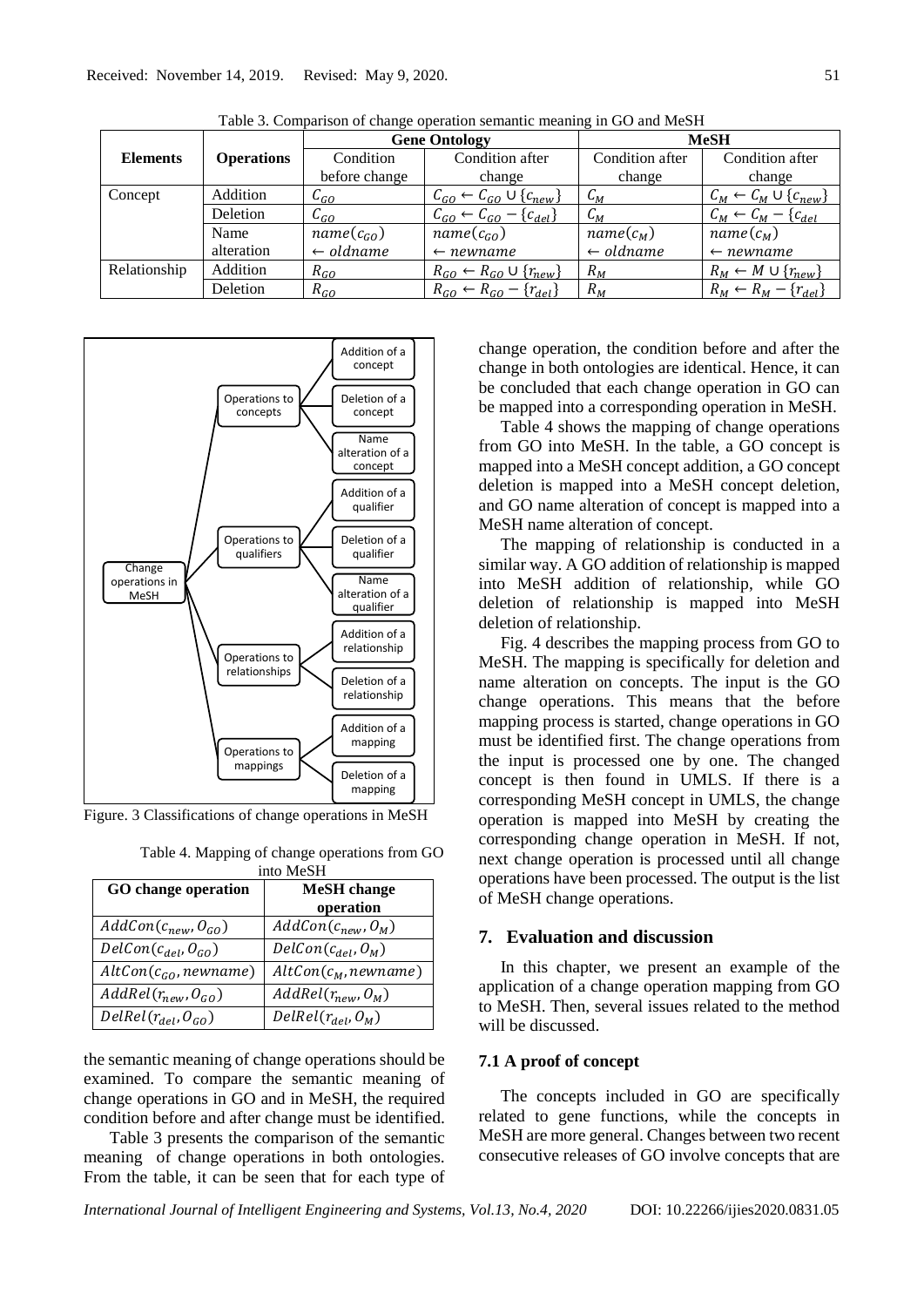

Figure. 4 Flowchart of the mapping process for deletion and name alteration on concepts

specifically included in GO but not in MeSH. For this reason, we could not use the changes between two consecutive releases of GO to show how our proposed method works. Instead, we examined the 2019-10 GO release to find the deleted (obsolete) concepts in the release when compared with the 2016-10 release. For each deleted concept, we inspected UMLS to check whether there is a corresponding MeSH concept. If it existed, the GO change operation is mapped into MeSH by creating the corresponding MeSH change operation.

One concept that has been changed in GO is mutagenesis with concept ID GO:0006280. From this change, a concept deletion change operation was created. The change operation is  $DelCon(GO: 0006280, O_{GO})$  . The concept is available in UMLS with Concept Unique Identifier (CUI) of C0079866 with String Unique Identifier (SUI) of Mutagenesis Process. From UMLS, it can be seen that the concept also refers to a MeSH concept with the unique ID D016296. Apparently, the concept still exists in MeSH with the name Mutagenesis. This means that the change that happened in GO has not been propagated into MeSH. Thus, a new MeSH change operation must be created.

| Table 5. Mapping of change operations from GO into |                                                                                                                                                               |  |
|----------------------------------------------------|---------------------------------------------------------------------------------------------------------------------------------------------------------------|--|
| <b>MeSH</b>                                        |                                                                                                                                                               |  |
| $1.1.1 \alpha$                                     | $\mathbf{D} \cdot \mathbf{1}$ . $\mathbf{I} \cdot \mathbf{I}$ is the state of $\mathbf{I} \cdot \mathbf{A}$ of $\mathbf{C} \cdot \mathbf{I} \cdot \mathbf{I}$ |  |

| Deleted GO | Relevant UMLS | Affected MeSH |
|------------|---------------|---------------|
| concept    | concept(s)    | concept       |
| GO:0006280 | C0079866      | D016296       |
| GO:0000988 | C0033618      | D011485       |
| GO:0002146 | C3154910,     | D011987       |
|            | C0034840      |               |
| GO:0002147 | C3154911,     | D011965       |
|            | C0034809      |               |
| GO:0003840 | C1324645,     | D005723       |
|            | C0017040      |               |
| GO:0003840 | C3896387,     | D005723       |
|            | C0017040      |               |
| GO:1990602 | C3896387,     | D028901       |
|            | C0288912      |               |
| GO:1902376 | C3822175,     | D011489       |
|            | C0033627      |               |
| GO:1902002 | C3546774      |               |
| GO:1902592 | C3822809      |               |

The corresponding MeSH change operation is  $DelCon(D016296, O<sub>M</sub>).$ 

The example shows that our proposed method works well to map a change operation in GO into a change operation in MeSH. This can be used to identify which MeSH concept is infected due to a change that has happened in GO.

#### **7.2 Experiment results**

The proposed method was applied to ten different change operations in GO, among hundreds of deletion operations that can be found from the 2016- 10 GO release to the 2016-10 release. Since deletion of concepts is the operation that is easiest to be detected, we used deletion operations to test how our method worked. The ten operations were chosen because they have appropriately represented the three possible situations that can be found when applying our proposed method. Table 5 shows the result of the experiment. For each deleted concept, we found the relevant UMLS concept(s). Using the relevant UMLS concept(s), we tried to find the affected MeSH concept due to the deletion of GO concept. The affected MeSH concept is the concept that needs to be considered to be deleted to make the MeSH updated with the change that happens in GO.

As previously mentioned, there are three possibilities that can be faced when a GO concept deletion operation is propagated to MeSH. In each of the first two rows of Table 3, exactly one relevant UMLS concept is found, that represents both the deleted GO concept and the corresponding MeSH concept. This is the ideal situation, in which the GO deletion operation can be directly propagated to a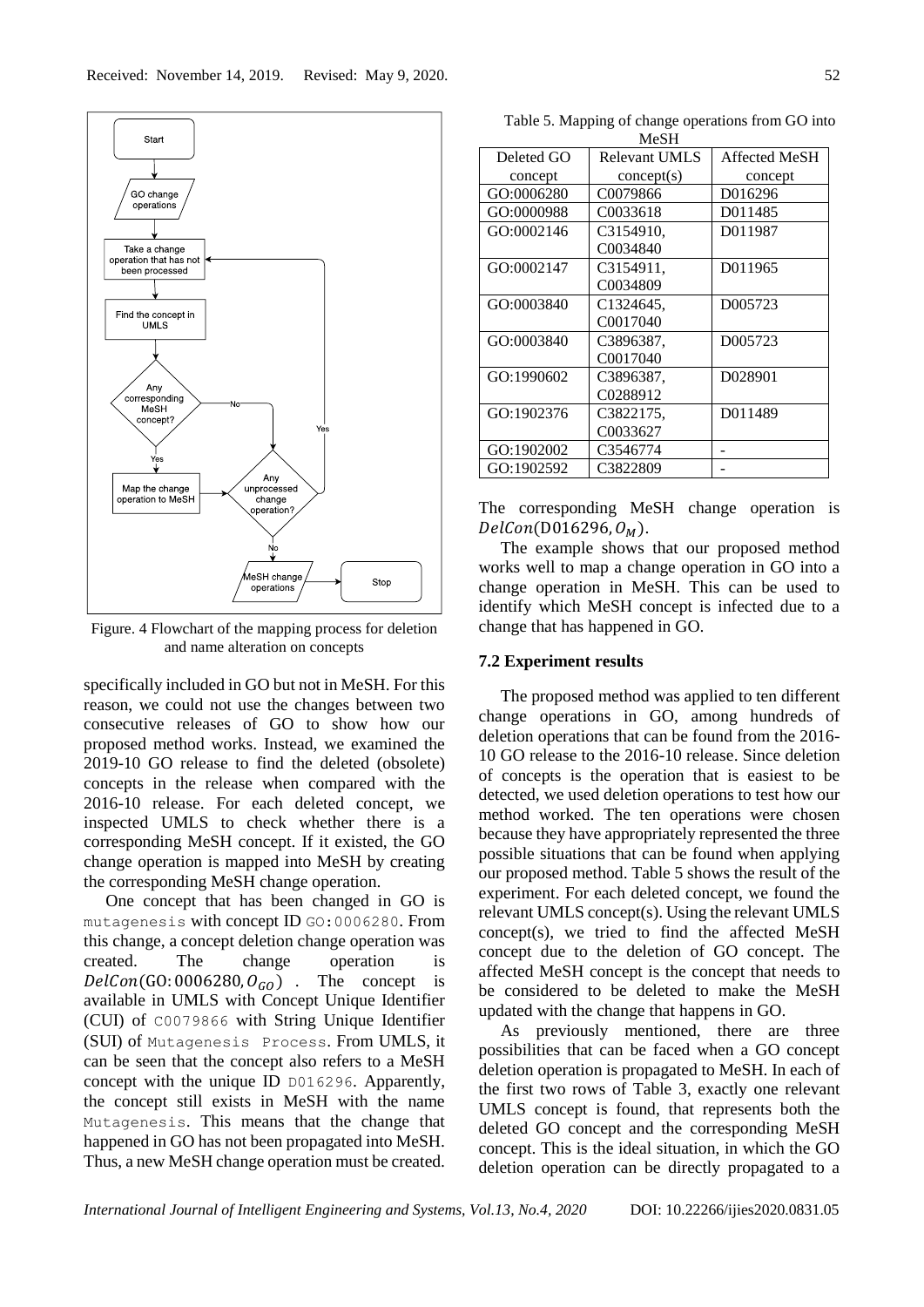MeSH deletion operation. For the next six rows, there is no unique UMLS concept to represent both GO concept and MeSH concept. In this case, we have to find similar concepts in UMLS that represent relevant MeSH concepts. A careful decision must be made to determine whether the GO deletion operation must be propagated into a MeSH deletion operation or not, because it is possible that the relevant MeSH concept does not represent the same semantic as the deleted GO concept. In the last two rows, there is no similar UMLS concept that represents a corresponding MeSH concept, hence, the operation cannot be propagated into a MeSH operation. The lack of relevant MeSH concept is usually due to the specificity of the GO concept. For example, GO ID concept of GO:1902002 represents multiorganism membrane budding concept, which is not available in MeSH.

#### **7.3 Discussion**

As stated previously, the proposed method of the mapping of change operations can be applied well to map a GO change operation into a MeSH change operation. A change operation in GO, especially a deletion or name alteration of a concept, indicates that the corresponding MeSH concept, if available, should be changed as well. However, since GO concept tends to be more specific related to gene terms, it is possible that a GO concept deletion operation cannot be propagated into a MeSH concept deletion operation because there is no MeSH concept that represents the GO deleted concept. When the UMLS concept that correspond to the GO deleted concept does not represent a MeSH concept, another UMLS concept that represents a relevant MeSH concept must be sought. In this case, it must be examined first whether the relevant MeSH concept should be deleted or not.

A GO concept deletion or name alteration can be mapped directly into a MeSH concept deletion or name alteration because they are applied to existing concepts. This is the reason why we use a deletion operation to show how our method works. The same approach cannot be applied to concept addition. Since GO is more specific than MeSH, it is expected that not every GO concept addition can be mapped into an MeSH concept addition. In this case, an examination should be performed by MeSH expert to decide whether the new GO concept should be also be added into MeSH.

For change operations on relationship, the case is tricky. The only type of relationship to which the method can be applied is the IS A relationship, because MeSH hierarchy only involves this relationship type. However, to map a GO deletion of relationship into MeSH we have to check first whether the GO relationship is also available in MeSH with the corresponding MeSH concepts as the GO concepts that are involved in the GO relationship. Even though this is possible, we found out that such exact relationship is very hard to find. This also applies to relationship addition, in which it must be examined whether there are corresponding MeSH concepts that are available for the GO concepts that are involved in the relationship.

It is possible that the relationship between a MeSH Description and a MeSH Qualifier can be considered as a type of relationship. In this case, a Qualifier should be regarded as an ontology concept. However, since the corresponding relationship type in GO does not exist explicitly, we do not use this approach in this paper.

As previously stated, GO concepts are much more specific than MeSH concepts. It is understandable that the intersection between the GO concepts and the MeSH concepts is small. This is the reason that we could not find many UMLS concepts which source from both GO and MeSH. This is one of the issues that must be considered when we do the mapping of change operations from one ontology into another. Ideally, the intersection between ontologies involved in the mapping should be large so that the mapping process gives the optimum results.

Even though our method is applied only to GO and MeSH, it can also be applied to other pair of ontologies. For example, we can do the same procedure from SNOMED CT to MeSH or other ontology. We only need to identify the change operations in each ontology, find the characteristics of each change operation and do the mapping. With this mapping, it is expected that the target ontology will be kept up-to-date because it always kept informed with the changes in the source ontology.

## **8. Conclusion**

A method for change propagation has been proposed in this paper to address the issue of difficulty in maintaining the mapping between two different ontologies due to the changes happen in one of the ontologies. The change propagation is applied to a pair of ontologies, i.e. GO and MeSH, that have common elements. Changes are propagated by performing a mapping of change operation from the source ontology to the target ontology. A proof of concept has been presented to show how the approach works. In the experiment, the method is able to propagate 80% of the GO concept deletion operations to MeSH. Some operations cannot be propagated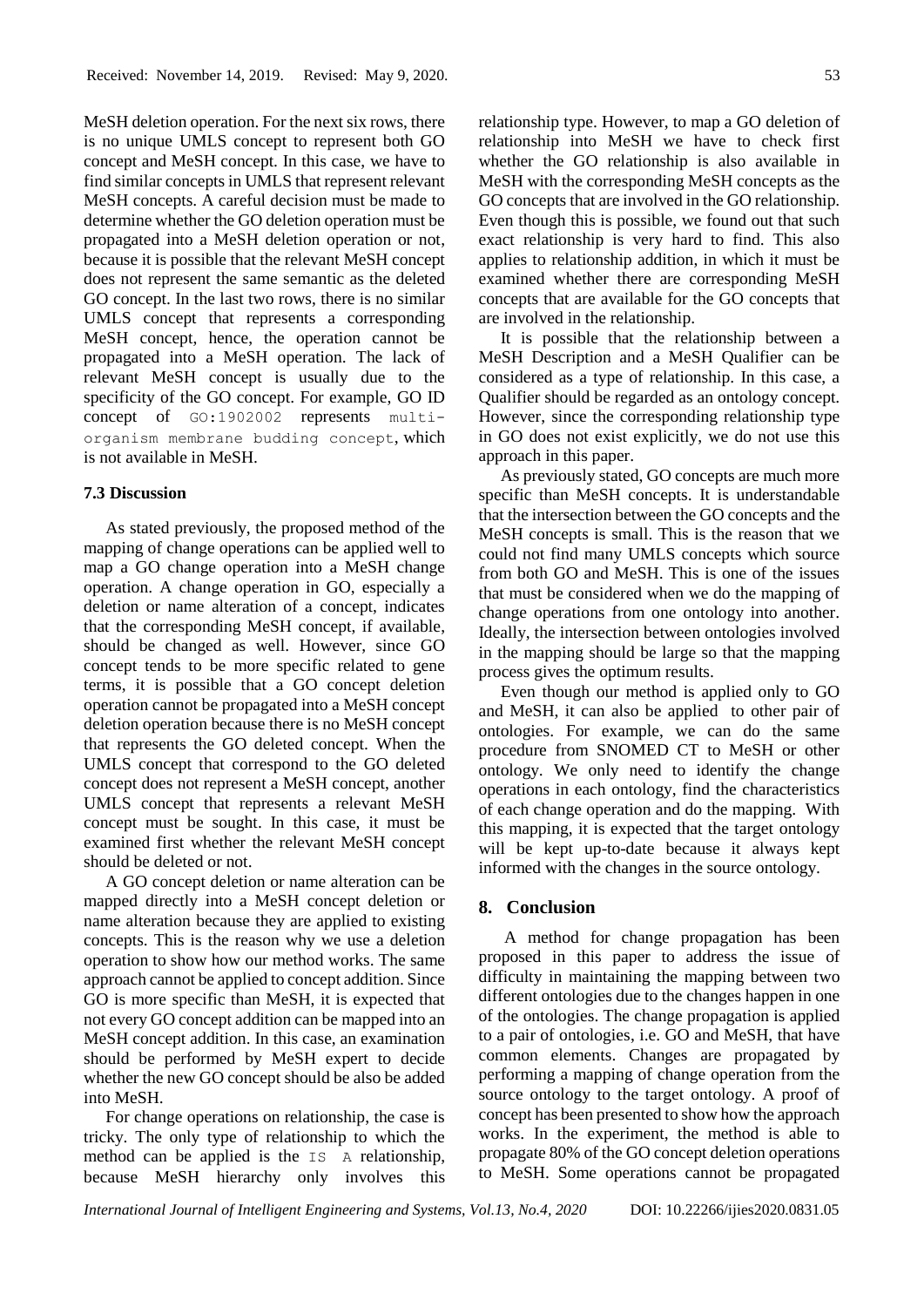because for each of them, there is no corresponding MeSH concept due to the specificity of the concept. With this propagation, the recency of the target ontology, i.e. MeSH can be maintained.

For future work, the mapping of change operations can be conducted to different pair or ontologies. The results will be optimum if the set of concepts intersection between both ontologies is large.

## **References**

- [1] Regenstrief Institute, "About LOINC", 2020. [Online]. Available: https://loinc.org/about/. [Accessed: 21-Jan-2020].
- [2] National Library of Medicine, "Medical Subject Headings", 2019. [Online]. Available: https://www.nlm.nih.gov/mesh/meshhome.html. [Accessed: 21-Jan-2020].
- [3] G. O. Consortium, "About the GO", 2020. [Online]. Available: http://geneontology.org/docs/introduction-togo-resource/. [Accessed: 21-Jan-2020].
- [4] OpenEHR, "Archetype Definition Language 2 (ADL2)", 2019. [Online]. Available: https://specifications.openehr.org/releases/AM/l atest/ADL2.html. [Accessed: 10-Aug-2019].
- [5] F. Minguet, T. M. Salgado, L. van den Boogerd, and F. Fernandez-Llimos, "Quality of pharmacy-specific Medical Subject Headings (MeSH) assignment in pharmacy journals indexed in MEDLINE", *Res. Soc. Adm. Pharm.*, Vol. 11, No. 5, 2015, pp. 686–695, 2015.
- [6] Y. Zhao, G. Fu, J. Wang, M. Guo, and G. Yu, "Gene function prediction based on Gene Ontology Hierarchy Preserving Hashing", *Genomics*, Vol. 111, No. 3, pp. 334–342, 2019.
- [7] G. Agapito, M. Milano, P.H. Guzzi and M. Cannataro, "Extracting Cross-Ontology Weighted Association Rules from Gene Ontology Annotations", *IEEE/ACM Trans. Comput. Biol. Bioinform.,* Vol 13, No. 2, pp. 197-208, 2016.
- [8] K. W. Fung and J. Xu, "Synergism between the Mapping Projects from SNOMED CT to ICD-10 and ICD-10-CM", In: *American Medical Informatics Association Annual Symposium Proceeding*, pp. 218–227, 2012.
- [9] A. Maedche, B. Motik, and L. Stojanovic, "Managing multiple and distributed ontologies on the semantic web", *VLDB J.*, Vol. 12, pp. 286–302, 2003.
- [10] R. Palma, O. Corcho, A. Gmez-Prez, and P. Haase, "A holistic approach to collaborative ontology development based on change

management", *J. Web Semant.*, Vol. 9, No. 3, pp. 299–314, 2011.

- [11] R. Zhang, D. Guo, W. Gao, and L. Liu, "Modeling ontology evolution via Pi-Calculus", *Inf. Sci. (Ny).*, Vol. 346–347, pp. 286–301, 2016.
- [12] A. K. Sari, "Identification and formal representation of change operations in LOINC evolution", *Int. J. Adv. Comput. Sci. Appl.*, Vol. 10, No. 1, 2019.
- [13] H. Kondylakis, M. Despoina, G. Glykokokalos, E. Kalykakis, M. Karapiperakis, M.-A. Lasithiotakis, J. Makridis, P. Moraitis, A. Panteri, M. Plevraki, A. Providakis, M. Skalidaki, A. Stefanos, M. Tampouratzis, E. Trivizakis, F. Zervakis, E. Zervouraki, and N. Papadakis "EvoRDF: A Framework for Exploring Ontology Evolution", In: *Proc. of European Semantic Web Conference ESWC 2017: The Semantic Web*, pp. 104–108, 2017.
- [14] Z. Liu and L. Yin, "Research on the Evolution Method of Domain Ontology Based on Dbpedia", *Wirel. Pers. Commun.*, Vol. 102, No. 2, pp. 1735–1749, 2018.
- [15] S. D. Cardoso, M. Da Silveira, and C. Pruski, "Construction and exploitation of an historical knowledge graph to deal with the evolution of ontologies", *Knowledge-Based Syst.*, 2020. DOI: 10.1016/j.knosys.2020.105508.
- [16] C. Huang, H. Cai, L. Xu, B. Xu, Y. Gu, and L. Jiang, "Data-driven ontology generation and evolution towards intelligent service in manufacturing systems", *Futur. Gener. Comput. Syst.*, Vol. 101, pp. 197–207, 2019.
- [17] M. Gawich, M. Alfonse, M. Aref, and A.-B. M. Salem, "Ontology Maintenance System for Rheumatoid Disease", *Procedia Comput. Sci.*, Vol. 154, pp. 241–346, 2018.
- [18] J. Dos Reis, "Mapping refinement based on ontology evolution: A context-matching approach", In: *CEUR Workshop Proceedings*, Vol. 2228, pp. 251–256, 2018.
- [19] J. M. Destro, J. C. dos Reis, R. da Silva Torres, and I. Ricarte, "Ontology changes-driven semantic refinement of cross-language biomedical ontology alignments", In: *Proc. of Workshop on Semantic Web Solutions for Large-Scale Biomedical Data Analytics 2019*, pp. 31– 15, 2019.
- [20] F. Antoniazzi and F. Viola, "Building the Semantic Web of Things Through a Dynamic Ontology", *IEEE Internet Things J.*, Vol. 6, No. 6, pp. 10560–10579, 2019.
- [21] Y.-H. Liu and N. Wacholder, "Evaluating the impact of MeSH (Medical Subject Headings)